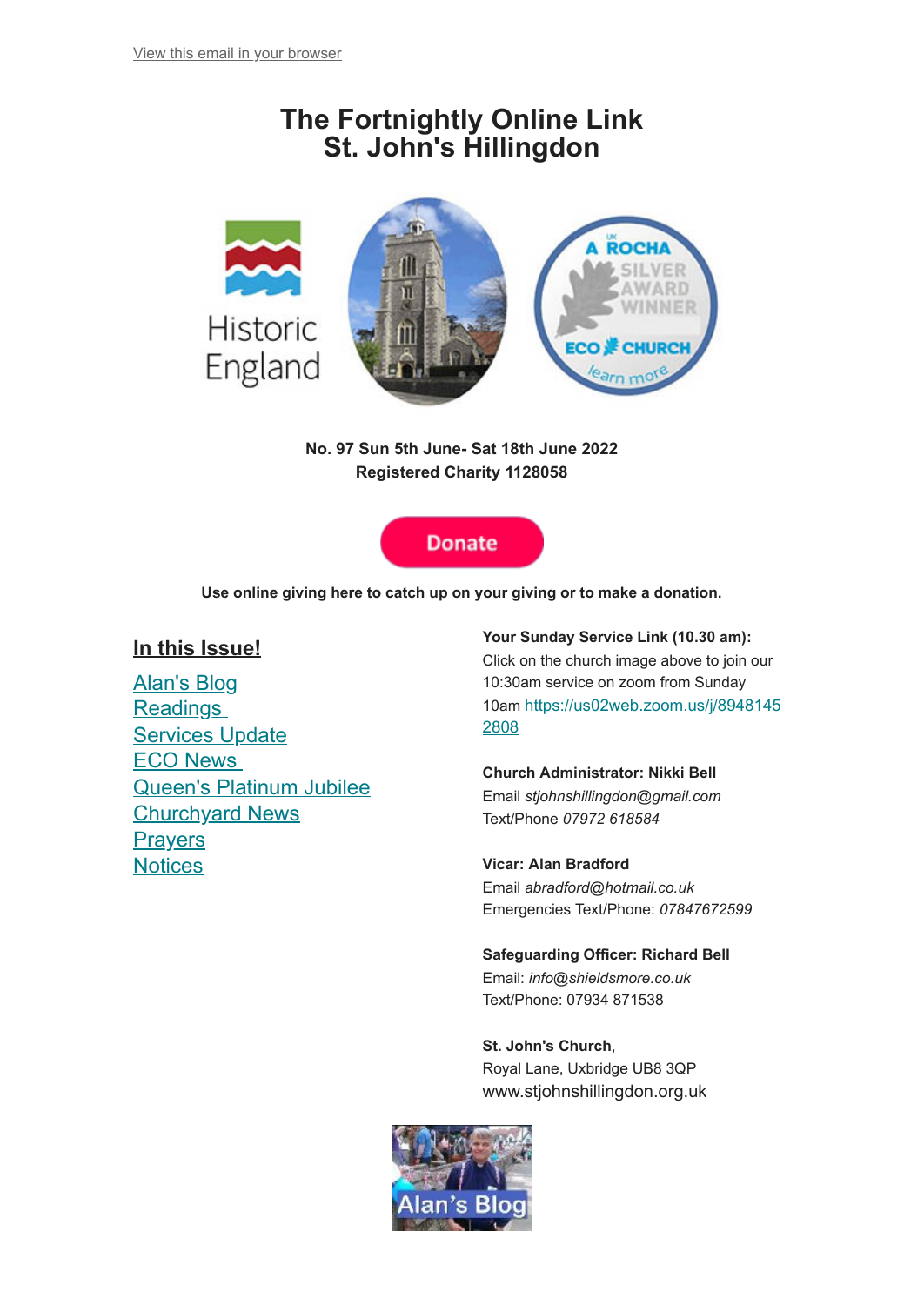Prompted recently by the hymn 'Amazing Grace', I've been doing a little thinking about grace.

What is 'grace' to you, God's grace? Why not pause for a moment and think about how would you define 'grace', thinking about God's grace? How would you describe it in your own words? Give it a try!

I'm not sure dictionary definitions do the word justice! Many have found the idea of **G R A C E** being **G**od's **R**iches **A**t **C**hrist's **E**xpense helpful. There is so much that God has made available to us through Christ's sacrifice, now and in the future, that we can appropriate and live in through faith. This 'definition' is helpful in many ways,

The hymn Amazing Grace speaks about grace being wonderful (How sweet the sound) and there to save us so we are found from a lost state. Grace is there for our journey and there to lead us home to our heavenly dwelling. I hadn't actually noted before that the hymn doesn't explicitly mention Christ or the cross, or even God! That is not to say, of course, that God and Christ are not uppermost and in our thoughts and hearts as we worship God with this song.

How about this as a way of defining and of thinking about 'Grace' ..

## **Grace** is **Generosity** plus **Truth** !

If we imagine a bird with one wing called '**Generosity**' and the other '**Truth**'. The bird needs both wings to fly.

Certainly, '**generosity'** is a good word to use as we think of God's grace. There's God's generosity in offering us total forgiveness from all our moral failures and from all the moral duties we have failed to do. There's God's generosity in offering us eternal life through faith, and we don't have to earn it, not one little bit! (It's by grace which is a free gift!) Then there's God's generosity in making the Holy Spirit available to us to guide and help us, and so we can have intimacy with God. Then there's God's generosity shown in his abundant creation. So much more could be listed and said.

Now what about the wing of the bird called '**truth**'? Certainly we need to know the truth about God and the sacrifice of Christ, in order to appropriate his saving grace. I think there is a balance needed with the 2 wings of 'truth' and 'generosity'. I would argue that both are needed as counterbalances as we think about 'grace'.

If we are too much on the 'truth' side then we can become very rule-bound and expecting others to come up to the 'right' standard all the time. Perhaps we can be too legalistic without cutting others some slack, generosity and grace. The Pharisees and legalism springs to mind. Jesus did himself 'break' the rules about the Sabbath!

On the other hand, if we are too much on the 'generosity' side and neglect truth, then it can be a case of 'anything goes'. An example is a parent who always says 'yes' and gives into their child, with no boundaries. Another would be the idea that being very promiscuous as 'okay, when in truth this can be very hurtful and destroy relationships and families. Total freedom may seem to be a good idea, but it needs to be counterbalanced with the truth. So Grace needs the two wings of 'generosity' and 'truth'.

What are your thoughts on this, and on grace. Take a moment to thank God for his amazing grace!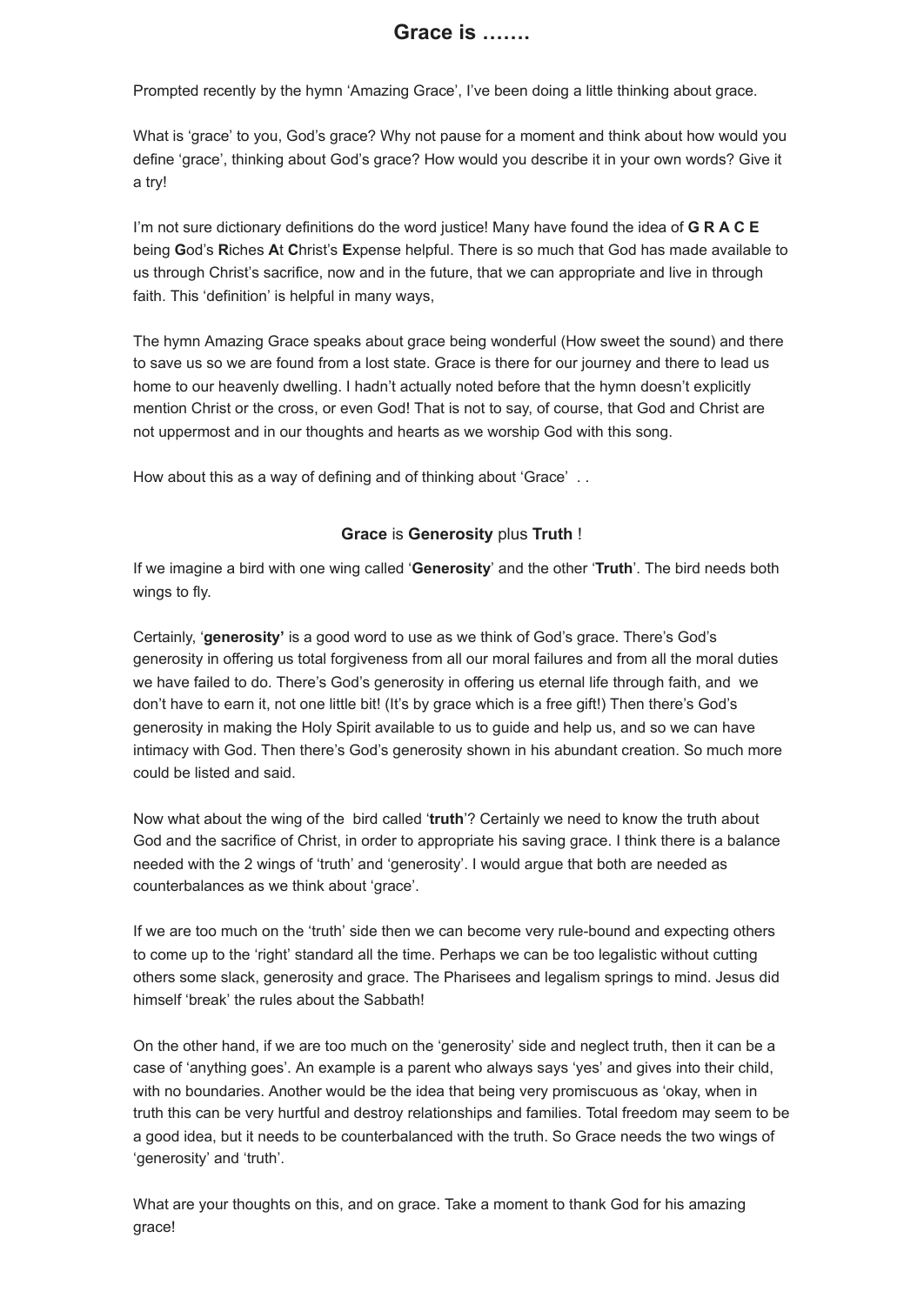In God's love, Alan



## <span id="page-2-0"></span>**Sunday 5th June Pentecost Acts 2:1-21**

2 When the day of Pentecost came, they were all together in one place. 2 Suddenly a sound like the blowing of a violent wind came from heaven and filled the whole house where they were sitting. 3 They saw what seemed to be tongues of fire that separated and came to rest on each of them.

4 All of them were filled with the Holy Spirit and began to speak in other tongues as the Spirit enabled them. 5 Now there were staying in Jerusalem God-fearing Jews from every nation under heaven. 6 When they heard this sound, a crowd came together in bewilderment, because each one heard them speaking in his own language.

7 Utterly amazed, they asked: "Are not all these men who are speaking Galileans? 8 Then how is it that each of us hears them in his own native language? 9 Parthians, Medes and Elamites; residents of Mesopotamia, Judea and Cappadocia, Pontus and Asia, 10 Phrygia and Pamphylia, Egypt and the parts of Libya near Cyrene; visitors from Rome

11 (both Jews and converts to Judaism); Cretans and Arabs—we hear them declaring the wonders of God in our own tongues!" 12 Amazed and perplexed, they asked one another, "What does this mean?" 13 Some, however, made fun of them and said, "They have had too much wine."

14 Then Peter stood up with the Eleven, raised his voice and addressed the crowd: "Fellow Jews and all of you who live in Jerusalem, let me explain this to you; listen carefully to what I say. 15 These men are not drunk, as you suppose. It's only nine in the morning! 16 No, this is what was spoken by the prophet Joel:

17 " 'In the last days, God says, I will pour out my Spirit on all people. Your sons and daughters will prophesy, your young men will see visions, your old men will dream dreams. 18 Even on my servants, both men and women, I will pour out my Spirit in those days, and they will prophesy. 19 I will show wonders in the heaven above and signs on the earth below, blood and fire and billows of smoke. 20 The sun will be turned to darkness and the moon to blood before the coming of the great and glorious day of the Lord. 21 And everyone who calls on the name of the Lord will be saved.'

## **Sunday 12th June Trinity John 16: 12-15**

12 "I have much more to say to you, more than you can now bear. 13 But when he, the Spirit of truth, comes, he will guide you into all truth. He will not speak on his own; he will speak only what he hears, and he will tell you what is yet to come. 14 He will bring glory to me by taking from what is mine and making it known to you.

15 All that belongs to the Father is mine. That is why I said the Spirit will take from what is mine and make it known to you.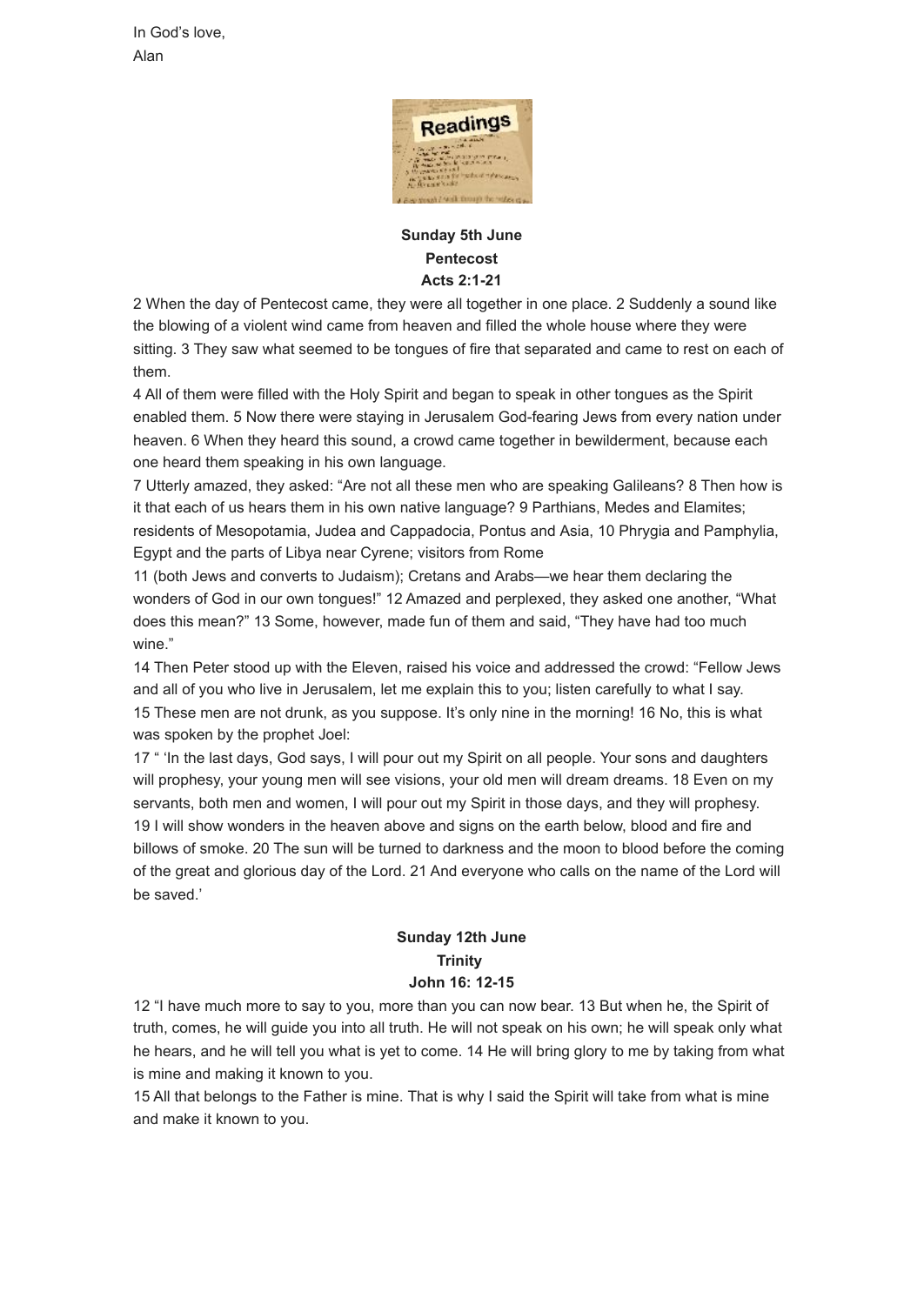

#### **St. John's Services Update**

<span id="page-3-0"></span>Following the recent Government announcement of relaxation of some of the Covid measures, St. John's PCC reviewed, discussed and decided:

**Front Doors**- We are now using the main front doors as the weather is getting better.

**Face Masks** - This is now a personal choice. For those that wish to wear your mask you may prefer to sit at the back in the last rows, to help you feel more comfortable around those singing without a mask. However, you are equally free to sit anywhere you would like.

We will still have face masks available for those that wish to take them. We ask that you continue to be mindful to others.

**Space** - After a review on Wednesday 6th April We are trialling different ways for Holy Communion so that we can make full use of the church pews.

#### **Zoom**- Will continue.

**Testing prior to attending church-** Not now needed however if you feel unwell then please stay home, you may wish to test if you have any of the coronavirus symptoms and connect via zoom. **Refreshments** - This is now up and running. For this to continue we really need more people to sign up for volunteering please see Nikki or Alan if you can help in anyway.



## <span id="page-3-1"></span>**Count on Nature From 4-12 June 2022,**

Churches Count on Nature brings local people together to discover the wildlife in their local church yard. It is a nationwide project open to all churches, run in partnership by Caring for God's Acre, A Rocha UK, the Church of England Environment Programme, and the Church in Wales. **During Churches Count on Nature, the Church of England Environment Programme are running a special series of webinars on different aspects of land and nature.** Find help with biological recording, how to managing your grassland, find your faith in trees, hear from the Church Commissioners, learn about bats, oceans, growing food and faith, and far more. **[You can also find the whole playlist from our 2021 season on YouTube.](https://www.youtube.com/playlist?list=PLcc_HT5TeqjpwXmnMDjMyC1-dbeZPCJOK)**(616) land and nature webinars - YouTube

#### **Time to Deliver from Tearfund**

Last month Tearfund launched Time to Deliver – a campaign calling on the UK Government to influence other wealthy countries to deliver the finance they promised to help frontline communities respond to the climate crisis. So far, they've had a great response, with more than 5,000 people signing our petition and praying for the UK Government to make good on its promises.

As the climate crisis threatens to push millions of people back, or deeper, into poverty, the church has an important role to play.

Visit the [website](https://www.tearfund.org/campaigns/climate-campaign?utm_source=Tearfund+Action&utm_campaign=66a8a3fb0d-EMAIL_CAMPAIGN_2022_05_24_02_11&utm_medium=email&utm_term=0_347a47338a-66a8a3fb0d-27691453&mc_cid=66a8a3fb0d&mc_eid=2958effbc7) for more information about Time to Deliver and don't miss th[e latest blog](https://www.tearfund.org/stories/2022/05/teetering-on-the-edge-of-one-point-five-degrees-and-what-to-do-about-it?utm_source=Tearfund+Action&utm_campaign=66a8a3fb0d-EMAIL_CAMPAIGN_2022_05_24_02_11&utm_medium=email&utm_term=0_347a47338a-66a8a3fb0d-27691453&mc_cid=66a8a3fb0d&mc_eid=2958effbc7) about why climate mitigation and adaptation are critical if we are to limit global temperature rises to below 1.5°C. And if you haven't already done so, please [sign the petition](https://www.tearfund.org/forms/climate-petition?utm_source=Tearfund+Action&utm_campaign=66a8a3fb0d-EMAIL_CAMPAIGN_2022_05_24_02_11&utm_medium=email&utm_term=0_347a47338a-66a8a3fb0d-27691453&mc_cid=66a8a3fb0d&mc_eid=2958effbc7) and [pray](https://www.tearfund.org/campaigns/climate-campaign/prayer-for-the-climate?utm_source=Tearfund+Action&utm_campaign=66a8a3fb0d-EMAIL_CAMPAIGN_2022_05_24_02_11&utm_medium=email&utm_term=0_347a47338a-66a8a3fb0d-27691453&mc_cid=66a8a3fb0d&mc_eid=2958effbc7) the UK Government delivers on its climate finance promises.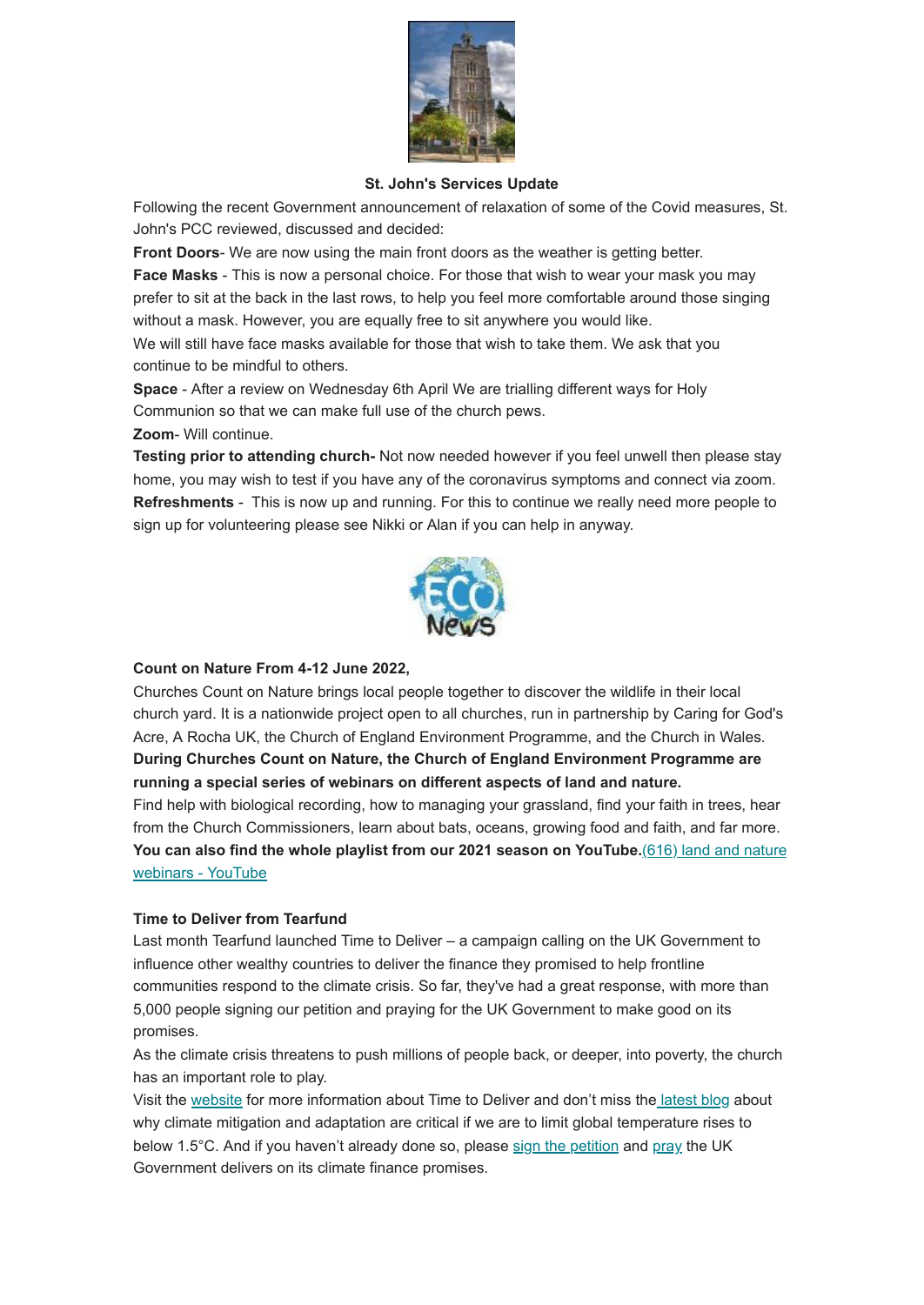

Brenda and I took part in The Big Plastic Count. It was interesting to see the amount of plastic I used in a week and which types of plastic were used most and to consider how to reduce the total. From a letter to Brenda.

Hi Brenda, A huge thank you and well done! You're making history by taking part in the biggest ever investigation into plastic waste. Whether your motivation is for the planet, for people's health, for your community or people in other countries where our waste is dumped, or for anything else you've been part of something truly amazing and you've already made a huge difference by taking part! So thank you… Once everyone's submitted their findings, we'll be crunching all the data to work out the national results. The aim is to uncover the truth about how much we're collectively having to throw away and what really happens to it. The results will help prove that we need bigger, bolder action to solve the plastic problem



## **THE QUEEN'S PLATINUM JUBILEE**

#### <span id="page-4-0"></span>**Thursday 2nd June**

11am – Trooping the Colour followed by Flypast (*10am–1:15pm on BBC1*) 1pm (ish!) – part of Flypast over Heathrow 2pm – Town Crier in Uxbridge 9pm – bagpipes & trumpet, followed by Jubilate Choir outside Civic Centre 9:45pm – Jubilee Beacon lit in Uxbridge Beacons lit across 54 Commonwealth Member States (*8pm–10pm on BBC1*)

#### **Friday 3rd June**

\*10am Quarter Peal St. John's Bells 10:50am – Bells ringing out across the UK 11:30am – Service of Thanksgiving at St Paul's Cathedral (*9:15pm–12:30pm on BBC1*)

## **Saturday 4th June**

\*11am Quarter Peal St. John's Bells 8pm – Platinum Party at the Palace (*7:30pm–10:30pm on BBC1*)

#### **Sunday 5th June**

10:30am – Service for Pentecost Sunday at St John's followed by our Jubilee Picnic**\*** 12:10–12:45pm – Songs of Praise: Platinum Jubilee Special (*on BBC1*) 2–4pm – Picnic and music in Fassnidge Park 2:30–5pm – National Platinum Pageant Parade (*1pm–5:30pm on BBC1*)

#### **\*JUBILEE PICNIC**

Straight after our 10:30am mid-morning service, in the Memorial Garden.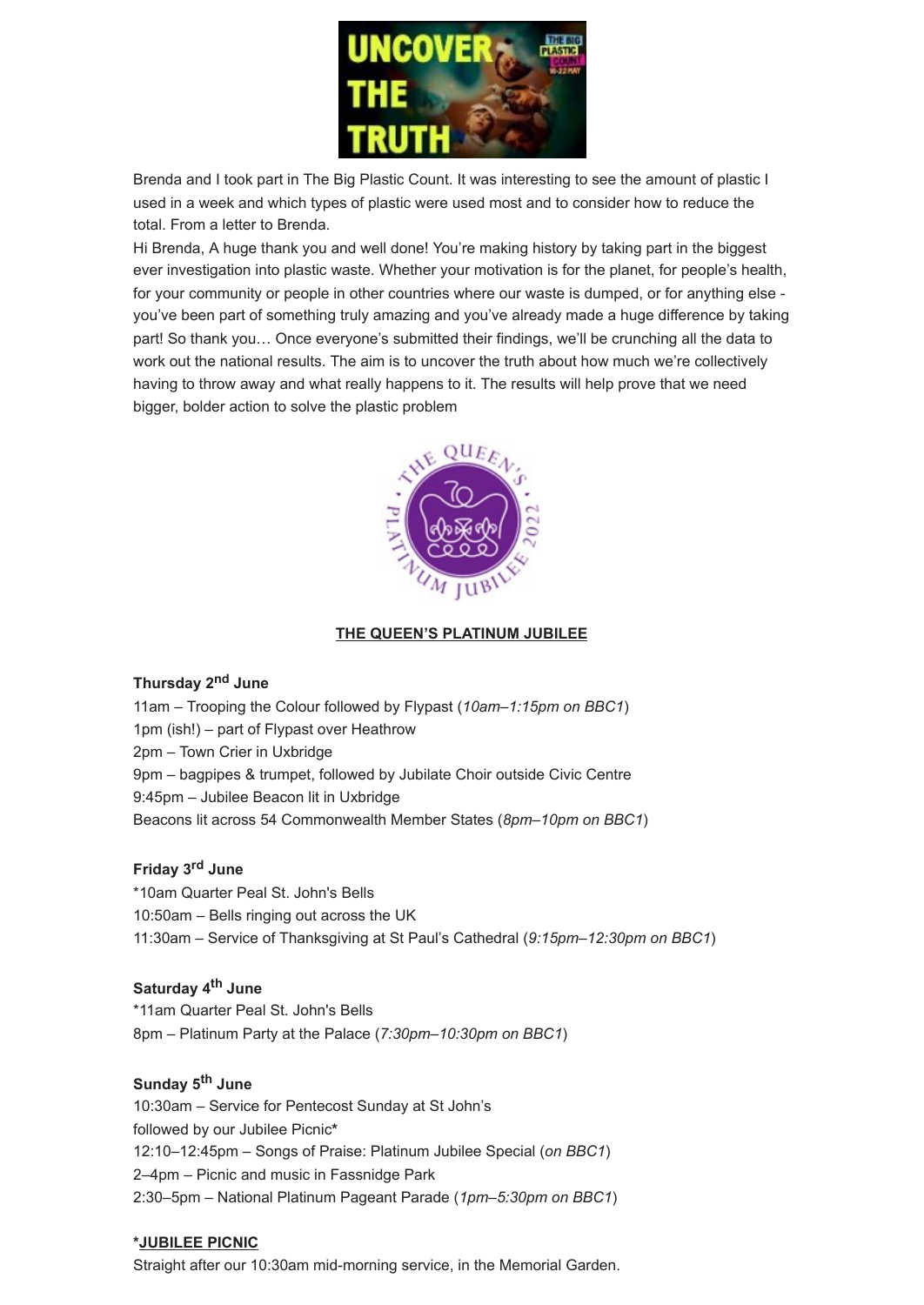Please bring your picnic lunch, and a blanket or camping chair. But if wet weather, we will picnic in church. Bring your flags for the sing-a-long. Wearing red, white & blue is optional! Games, activities, have your photo taken with 'The Queen'



## **Churchyard News**

<span id="page-5-1"></span><span id="page-5-0"></span>Thank you to Peter Janssens for adding a much needed layer of Creocote to the wooden cross and benches in the Garden of Remembrance. As you will see in the above pictures the Garden furniture is now back to its amazing glory and just in time for the rain!

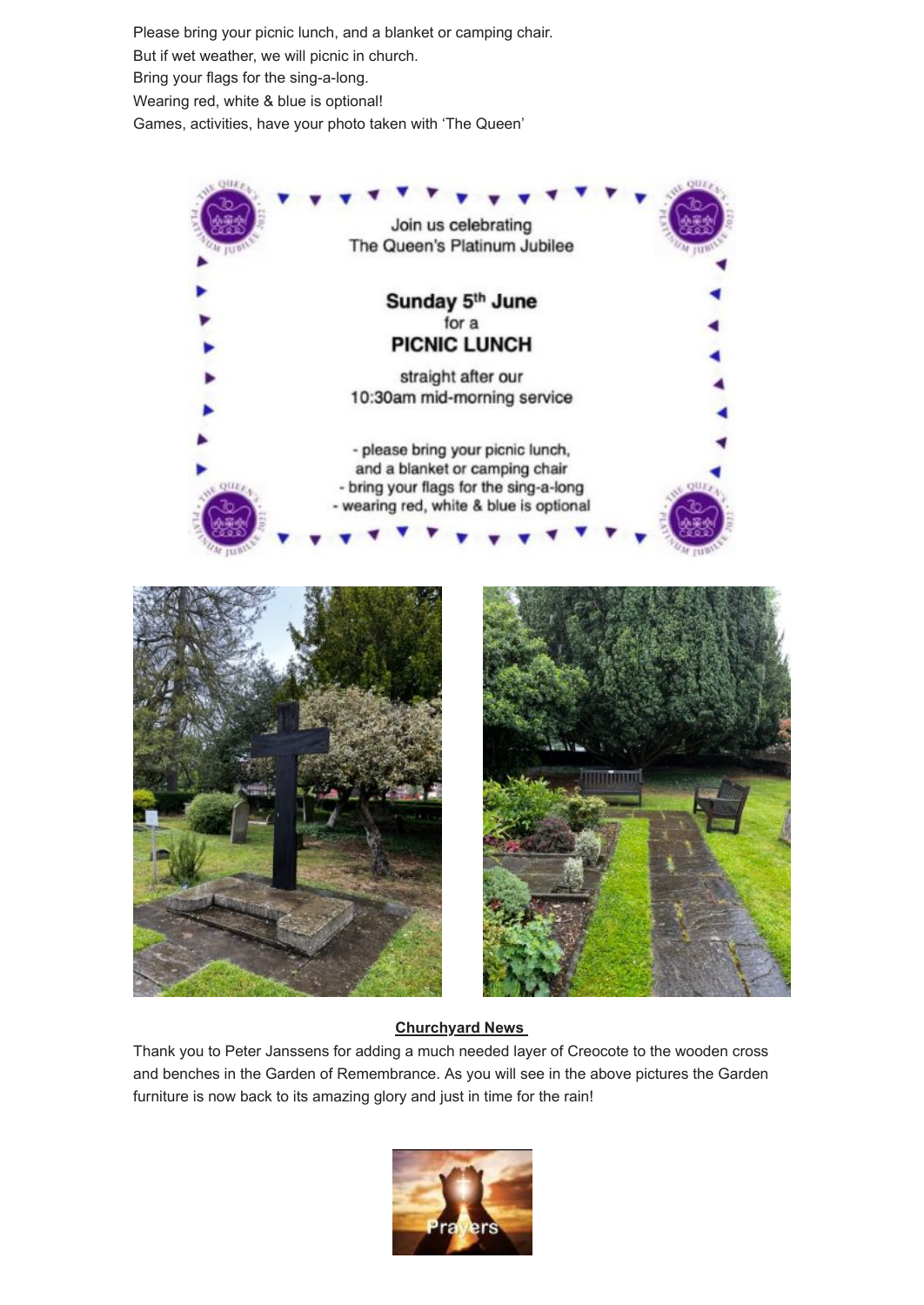## Please include in your prayers; **The ongoing situation in the Ukraine. For all those** in fear, suffering, injured,

bereaved, displaced.

## **For Joyce Marshall**

Please continue to pray for Joyce her faith is strong and she is asking for your prayers for her, for her husband Hughie and the family at this time.

**For** The family and friends of baby Chay who sadly went to be with God. The Funeral for Baby Chay will be held on 13th June at St John's.

## **For Those getting Married at St John's:**

3rd June - Toryn and Tanya 4th June- Craig and Rachael



<span id="page-6-0"></span>Big thank you to everyone who collected for the Children's Society with your at home boxes. Myself and Jacky counted all the boxes and went to the bank on Thursday 26th May 2022 to pay in all your kind donations to the Children's Society Charity. The total figure raised through the at home boxes was **£755.88**! Thank you to Jacky for helping with the coin counting! *Nikki*



Thank you to everyone who attended the Stardust Big Band event on the 22nd May 2022. It was a fantastic evening, which tickets on the door paying by cash has raised **£575.00** for St. John's! We still have the card payments to look into.



## **Alpha Course March/April 2022 7:15 for a 7:30pm start**

Alpha is an exciting opportunity to come together as a group and discuss all things faith, life and what is the meaning of it all!

This will be an 8-week course with the opportunity for confirmation at the end. running every Wednesday from 30th March-May 7:15pm for a 7:30pm start.

It is perfect for everyone, from someone who knows their Bible word for word to those that want to explore. You do not need to know anything to come along.

Alpha is a great place to start and explore whilst making new connections with others who have questions just like you!

There will also be refreshments and snacks available.